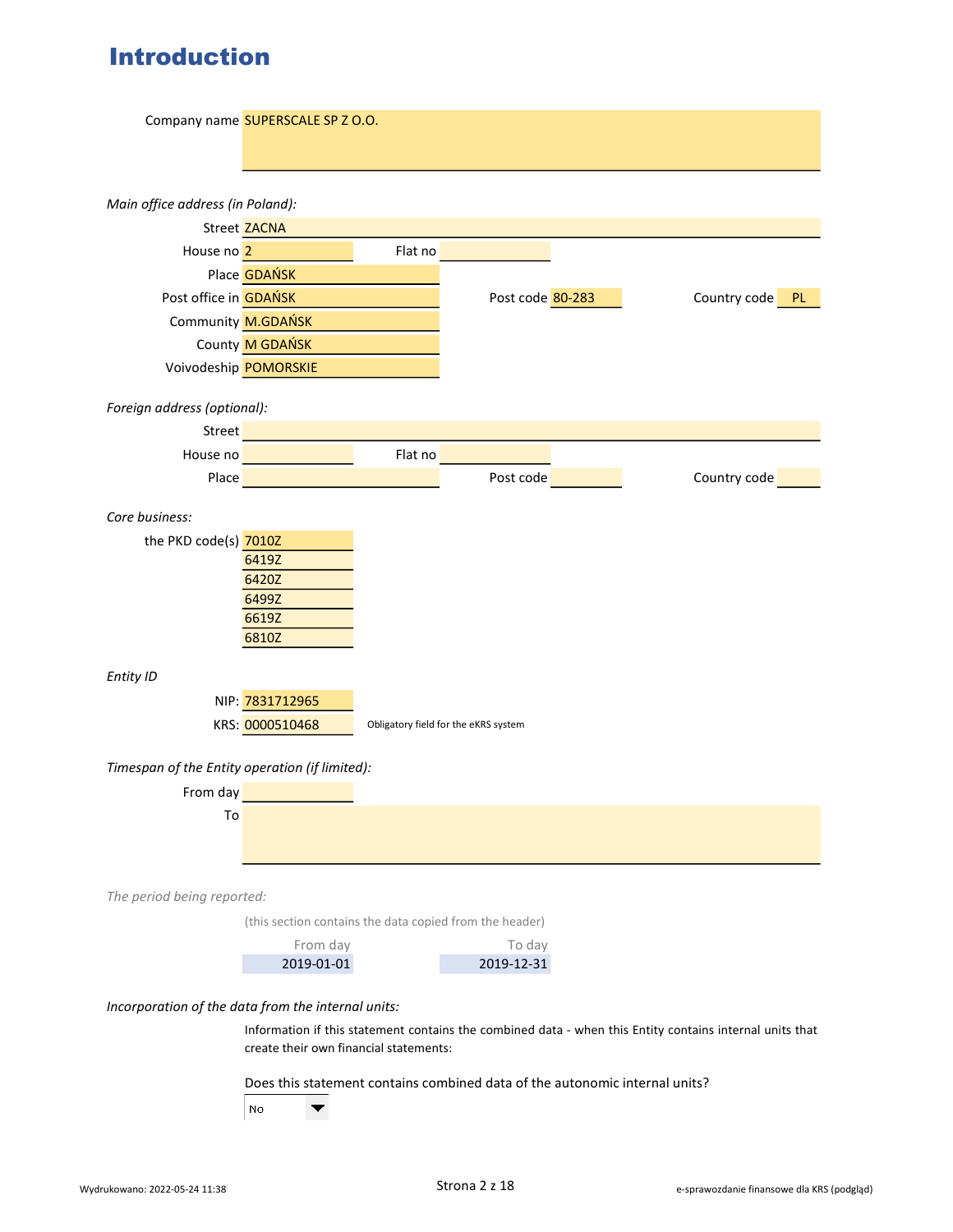# Introduction

Assumption of the business continuity:

|                         | Was this statement created with assumption of the business contnuity in the predictable future?<br>Yes                                                                                                                                                                                                                    |
|-------------------------|---------------------------------------------------------------------------------------------------------------------------------------------------------------------------------------------------------------------------------------------------------------------------------------------------------------------------|
|                         | Could you confirm that there are no threats to the business continuity?                                                                                                                                                                                                                                                   |
|                         | Yes<br>the answer "No" means that there are certain threats                                                                                                                                                                                                                                                               |
|                         | Describe these business continuity threats                                                                                                                                                                                                                                                                                |
|                         |                                                                                                                                                                                                                                                                                                                           |
| Merged companies:       |                                                                                                                                                                                                                                                                                                                           |
|                         | Was there a company merge during the reported period?                                                                                                                                                                                                                                                                     |
|                         | No                                                                                                                                                                                                                                                                                                                        |
|                         | Was this statement created after this merge?                                                                                                                                                                                                                                                                              |
|                         | The ownership transfer method used in the merge (purchase, stock swap)                                                                                                                                                                                                                                                    |
| Accounting policies:    | valuation methods of the assets and liabilities<br>Wyrażone w walutach obcych operacje gospodarcze ujmuje się w księgach rachunkowych na dzień ich<br>przeprowadzenia odpowiednio po kursie średnim ustalonym dla danej waluty przez NBP na ostatni dzień roboczy<br>poprzedzający dzień dokonania operacji gospodarczej. |
|                         | methods used for determinig the financial result                                                                                                                                                                                                                                                                          |
|                         | Rachunek zysków i strat                                                                                                                                                                                                                                                                                                   |
|                         | Przychody Przychody ze sprzedaży obejmują niewątpliwie należne lub uzyskane kwoty netto ze sprzedaży tj.<br>pomniejszone o należny podatek od towarów i usług (VAT) ujmowane w okresach, których dotycza                                                                                                                  |
|                         | the method of preparing the financial statement                                                                                                                                                                                                                                                                           |
|                         | Sprawozdanie finansowe zostało sporządzone zgodnie z ustawą z dnia września 1994 roku o rachunkowości oraz<br>Kodeksem Spółek Handlowych.<br>Spółka prezentuje sprawozdanie finansowe za rok obrotowy rozpoczynający się 01.01.2019 kończący się 31.12.2019                                                               |
|                         | others:                                                                                                                                                                                                                                                                                                                   |
|                         |                                                                                                                                                                                                                                                                                                                           |
|                         |                                                                                                                                                                                                                                                                                                                           |
| Additional information: |                                                                                                                                                                                                                                                                                                                           |
| Item name               |                                                                                                                                                                                                                                                                                                                           |
| Description             |                                                                                                                                                                                                                                                                                                                           |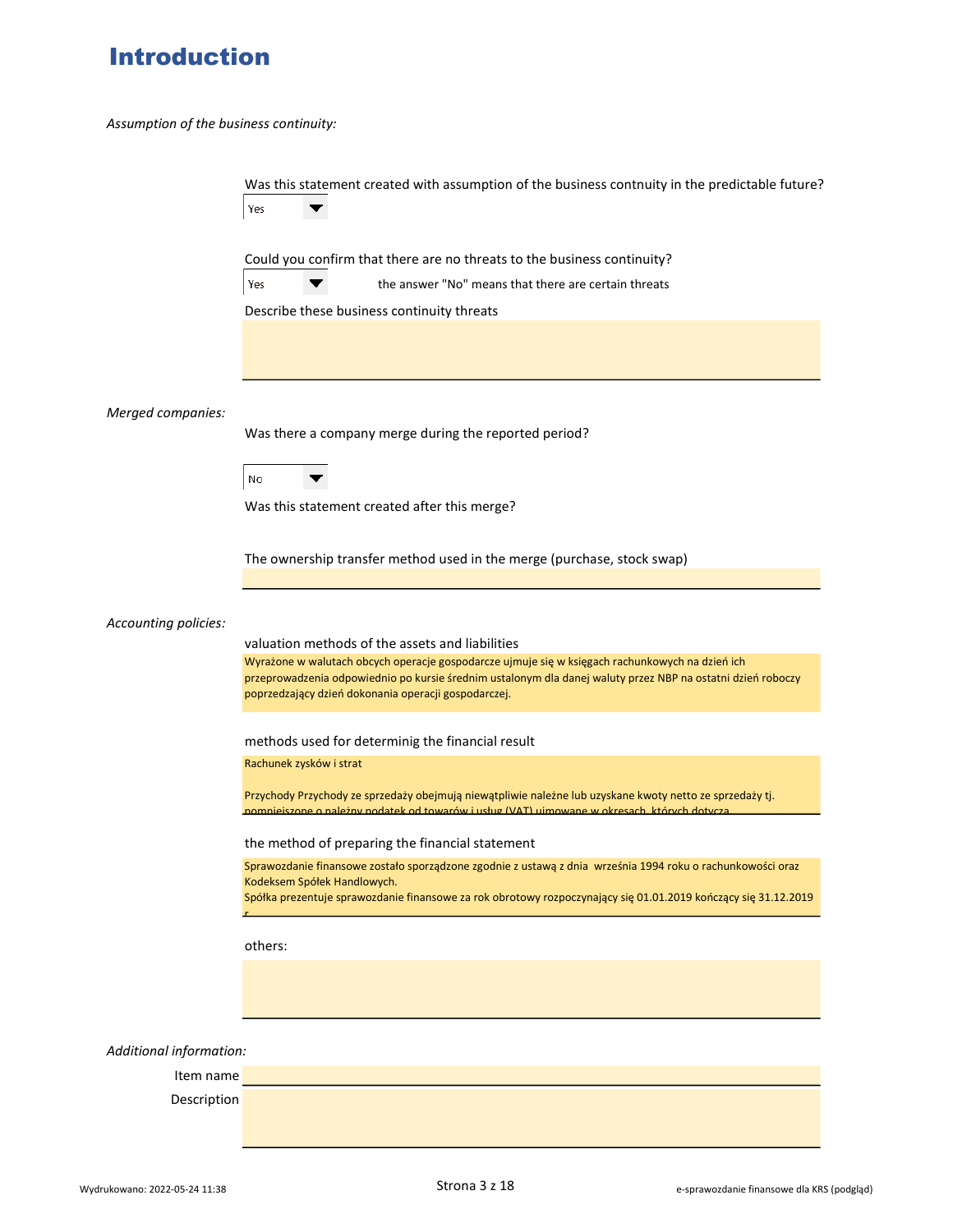# Introduction

| Item name   |  |
|-------------|--|
| Description |  |
|             |  |
|             |  |
|             |  |
| Item name   |  |
| Description |  |
|             |  |
|             |  |
|             |  |
| Item name   |  |
| Description |  |
|             |  |
|             |  |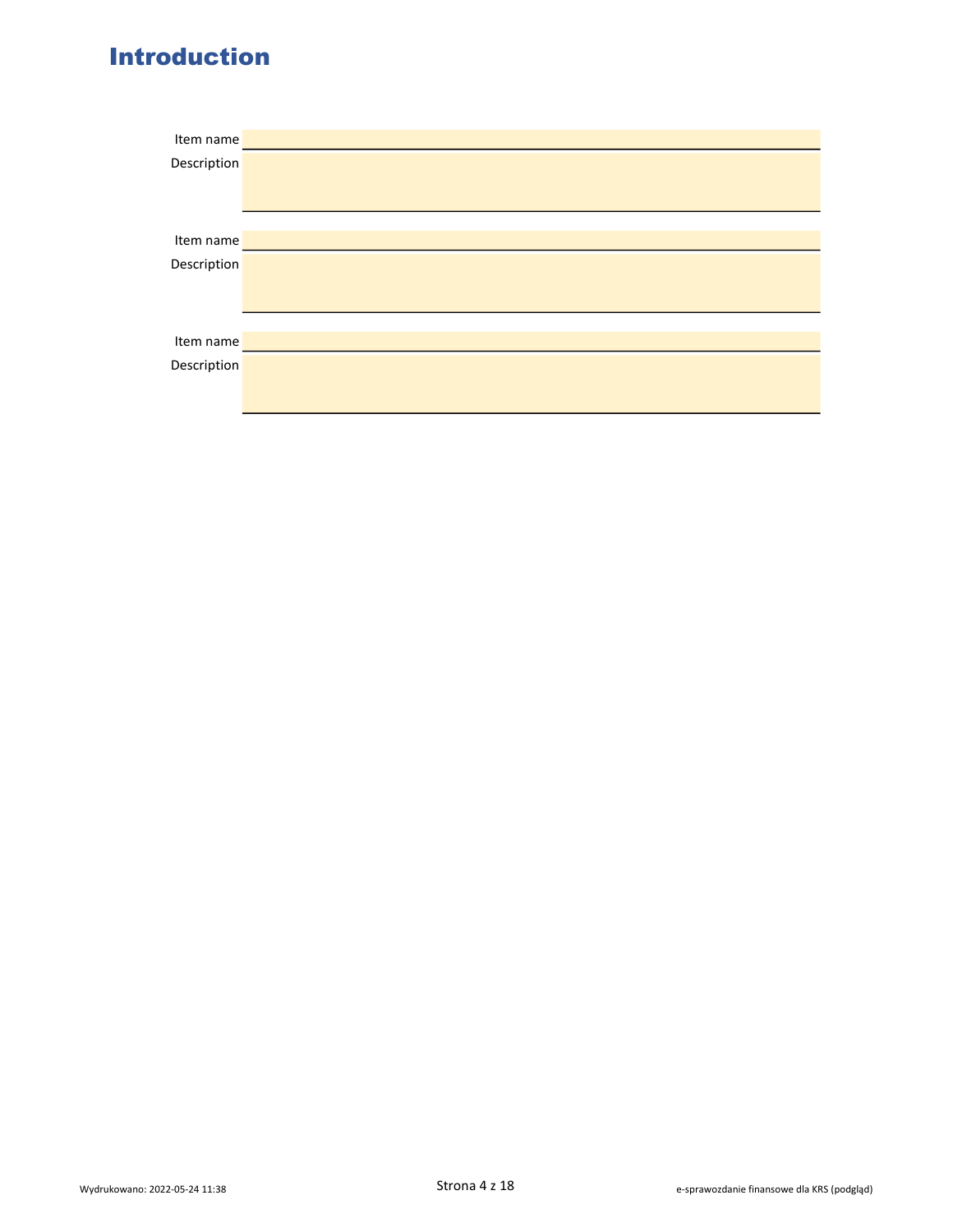|                | <b>Assets</b><br>As at:                                                    | 2019-12-31   | 2018-12-31   | Adj. comparative data for<br>the prev. period |
|----------------|----------------------------------------------------------------------------|--------------|--------------|-----------------------------------------------|
| Α              | <b>Fixed assets</b>                                                        | 6 594 970,48 | 6 000 719,78 |                                               |
| T              | Intangible assets                                                          | 0,00         | 0,00         |                                               |
| $\mathbf{1}$   | R&D expenses                                                               | 0,00         | 0,00         |                                               |
| 2              | Goodwill                                                                   | 0,00         | 0,00         |                                               |
| 3              | Other intangible assets                                                    | 0,00         | 0,00         |                                               |
| 4              | Advances for intangible assets                                             | 0,00         | 0,00         |                                               |
| Ш              | <b>Tangible fixed assets</b>                                               | 0,00         | 0,00         |                                               |
| $\mathbf{1}$   | Tangible fixed assets in use                                               | 0,00         | 0,00         |                                               |
|                | $a)$ land (including right to perpetual usufruct)                          | 0,00         | 0,00         |                                               |
|                | $\mathbf{b}$ ) buildings, premises, civil and water engineering structures | 0,00         | 0,00         |                                               |
|                | c) technical equipment and machines                                        | 0,00         | 0,00         |                                               |
|                | $d$ ) vehicles                                                             | 0,00         | 0,00         |                                               |
|                | e) other tangible fixed assets                                             | 0,00         | 0,00         |                                               |
| $\overline{2}$ | Tangible fixed assets under construction                                   | 0,00         | 0,00         |                                               |
| 3              | Advances for tangible fixed assets under construction                      | 0,00         | 0,00         |                                               |
| III            | Long-term receivables                                                      | 0,00         | 0,00         |                                               |
| $\mathbf{1}$   | From related parties                                                       | 0,00         | 0,00         |                                               |
| 2              | From other entities, where this company owns a capital share               | 0,00         | 0,00         |                                               |
| 3              | From other entities                                                        | 0,00         | 0,00         |                                               |
| IV             | Long-term investments                                                      | 6 000 000,00 | 6 000 000,00 |                                               |
| $\mathbf{1}$   | Real property                                                              | 0,00         | 0,00         |                                               |
| $\overline{2}$ | Intangible assets                                                          | 0,00         | 0,00         |                                               |
| 3              | Long-term financial assets                                                 | 6 000 000,00 | 6 000 000,00 |                                               |
|                | a) in related parties                                                      | 6 000 000,00 | 6 000 000,00 |                                               |
|                | 1) shares                                                                  | 6 000 000,00 | 6 000 000,00 |                                               |
|                | 2) other securities                                                        | 0,00         | 0,00         |                                               |
|                | 3) loans granted                                                           | 0,00         | 0,00         |                                               |
|                | 4) other long-term financial assets                                        | 0,00         | 0,00         |                                               |
|                | b) in other entities, where this company owns a capital share              | 0,00         | 0,00         |                                               |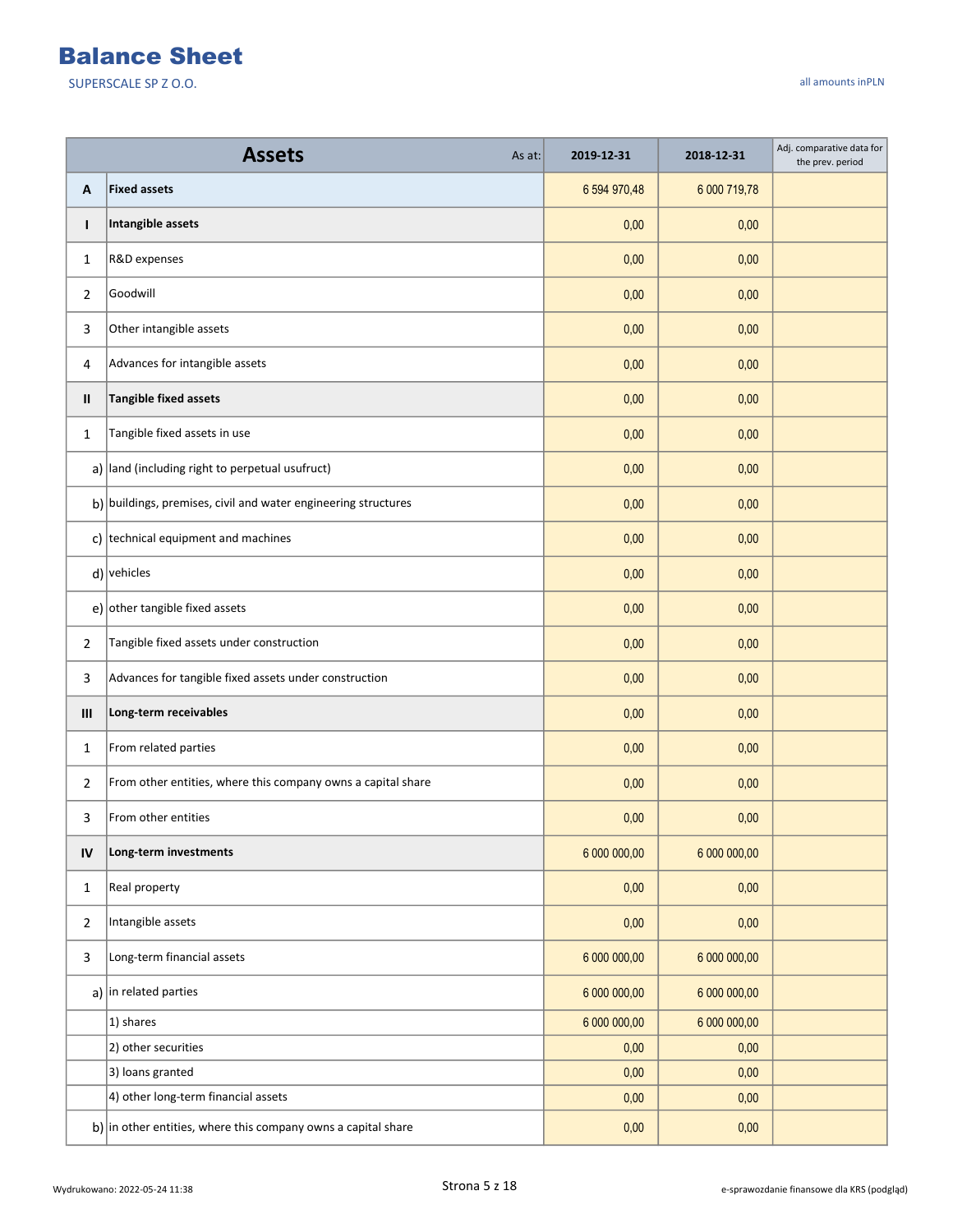|                | 1) shares                                                                | 0,00         | 0,00      |  |
|----------------|--------------------------------------------------------------------------|--------------|-----------|--|
|                | 2) other securities                                                      | 0,00         | 0,00      |  |
|                | 3) loans granted                                                         | 0,00         | 0,00      |  |
|                | 4) other long-term financial assets                                      | 0,00         | 0,00      |  |
|                | c) in other entities                                                     | 0,00         | 0,00      |  |
|                | 1) shares                                                                | 0,00         | 0,00      |  |
|                | 2) other securities                                                      | 0,00         | 0,00      |  |
|                | 3) loans granted                                                         | 0,00         | 0,00      |  |
|                | 4) other long-term financial assets                                      | 0,00         | 0,00      |  |
| 4              | Other long-term investments                                              | 0,00         | 0,00      |  |
| $\mathsf{V}$   | Long-term prepayments                                                    | 594 970,48   | 719,78    |  |
| $\mathbf{1}$   | Deferred tax assets                                                      | 594 970,48   | 719,78    |  |
| 2              | Other prepayments                                                        | 0,00         | 0,00      |  |
| В              | <b>Current Assets</b>                                                    | 1 127 890,44 | 20 888,50 |  |
| $\mathbf{I}$   | Inventory                                                                | 0,00         | 0,00      |  |
| 1              | Materials                                                                | 0,00         | 0,00      |  |
| $\overline{2}$ | Semi-finished products and work in progress                              | 0,00         | 0,00      |  |
|                | including: objects under construction                                    |              |           |  |
| 3              | Finished products                                                        | 0,00         | 0,00      |  |
| 4              | Goods                                                                    | 0,00         | 0,00      |  |
| 5              | Advances for deliveries                                                  | 0,00         | 0,00      |  |
| Ш              | Short-term receivables                                                   | 1 124 500,21 | 1568,60   |  |
| 1              | Receivables from related parties                                         | 0,00         | 0,00      |  |
|                | a) trade receivables, maturing:                                          | 0,00         | 0,00      |  |
|                | 1) up to 12 months                                                       | 0,00         | 0,00      |  |
|                | 2) above 12 months                                                       | 0,00         | 0,00      |  |
|                | $b)$ other                                                               | 0,00         | 0,00      |  |
| $\overline{2}$ | Receivables from other entities, where this company owns a capital share | 7 430,88     | 0,00      |  |
|                | a) trade receivables, maturing:                                          | 7 430,88     | 0,00      |  |
|                | 1) up to 12 months                                                       | 7 430,88     | 0,00      |  |
|                | 2) above 12 months                                                       | 0,00         | 0,00      |  |
|                | b) other                                                                 | 0,00         | 0,00      |  |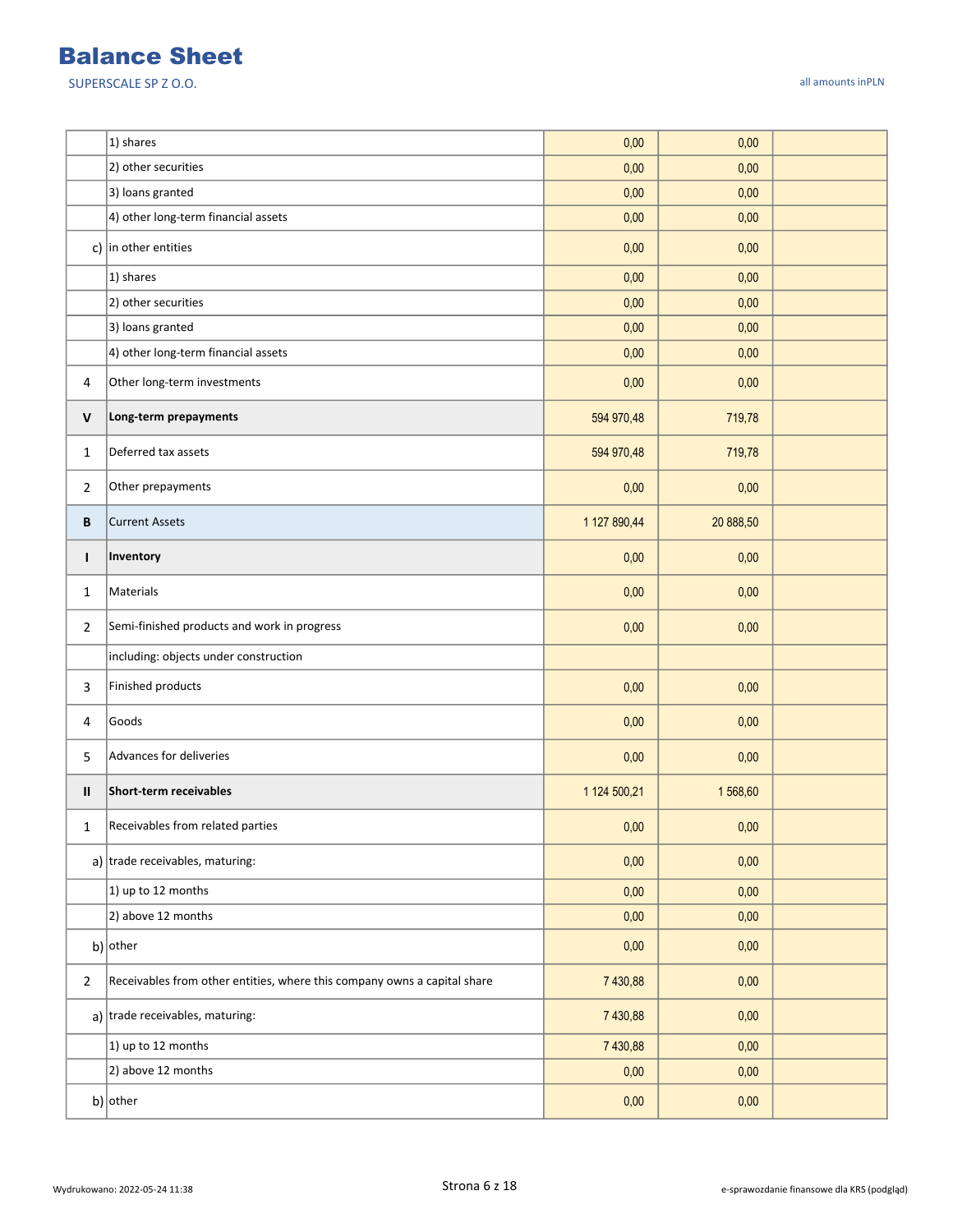| 3              | Receivables from other entities                                               | 1 117 069,33 | 1568,60      |  |
|----------------|-------------------------------------------------------------------------------|--------------|--------------|--|
|                | a) trade receivables, maturing:                                               | 1 039 850,30 | 0,00         |  |
|                | 1) up to 12 months                                                            | 1 039 850,30 | 0,00         |  |
|                | 2) above 12 months                                                            | 0,00         | 0,00         |  |
|                | b) receivables from tax, subsidy, customs, social security and other benefits | 77 219,03    | 1568,60      |  |
|                | c) $ other$                                                                   | 0,00         | 0,00         |  |
|                | $d$ ) claimed at court                                                        | 0,00         | 0,00         |  |
| Ш              | Short-term investments                                                        | 3 3 9 0, 2 3 | 19 319,90    |  |
| 1              | Short-term financial assets                                                   | 3 390,23     | 19 319,90    |  |
|                | a) in related parties                                                         | 0,00         | 0,00         |  |
|                | 1) shares                                                                     | 0,00         | 0,00         |  |
|                | 2) other securities                                                           | 0,00         | 0,00         |  |
|                | 3) loans granted                                                              | 0,00         | 0,00         |  |
|                | 4) other short-term financial assets                                          | 0,00         | 0,00         |  |
|                | b) in other entities                                                          | 0,00         | 0,00         |  |
|                | 1) shares                                                                     | 0,00         | 0,00         |  |
|                | 2) other securities                                                           | 0,00         | 0,00         |  |
|                | 3) loans granted                                                              | 0,00         | 0,00         |  |
|                | 4) other short-term financial assets                                          | 0,00         | 0,00         |  |
|                | c) $\vert$ cash and other pecuniary assets                                    | 3 390,23     | 19 319,90    |  |
|                | 1) cash in hand and at bank                                                   | 0,00         | 0,00         |  |
|                | 2) other cash                                                                 | 3 390,23     | 19 319,90    |  |
|                | 3) other pecuniary assets                                                     | 0,00         | 0,00         |  |
| $\overline{2}$ | Other short-term investments                                                  | 0,00         | 0,00         |  |
| IV             | Short-term prepayments                                                        | 0,00         | 0,00         |  |
|                | including: prepayments for pending construction contracts                     |              |              |  |
| $\mathsf{C}$   | Called up share capital                                                       | 0,00         | 0,00         |  |
| D              | Own shares                                                                    | 0,00         | 0,00         |  |
|                | Total assets (sum of A, B, C, and D)                                          | 7722860,92   | 6 021 608,28 |  |

| <b>Liabilities and Equity</b><br>As at: | 2019-12-31        | 2018-12-31   | Adj. comparative data for<br>the prev. period |
|-----------------------------------------|-------------------|--------------|-----------------------------------------------|
| <b>Equity</b>                           | 2 2 2 9 4 4 1 9 6 | 6 013 001.68 |                                               |
| Share capital                           | 50 000.00         | 50 000,00    |                                               |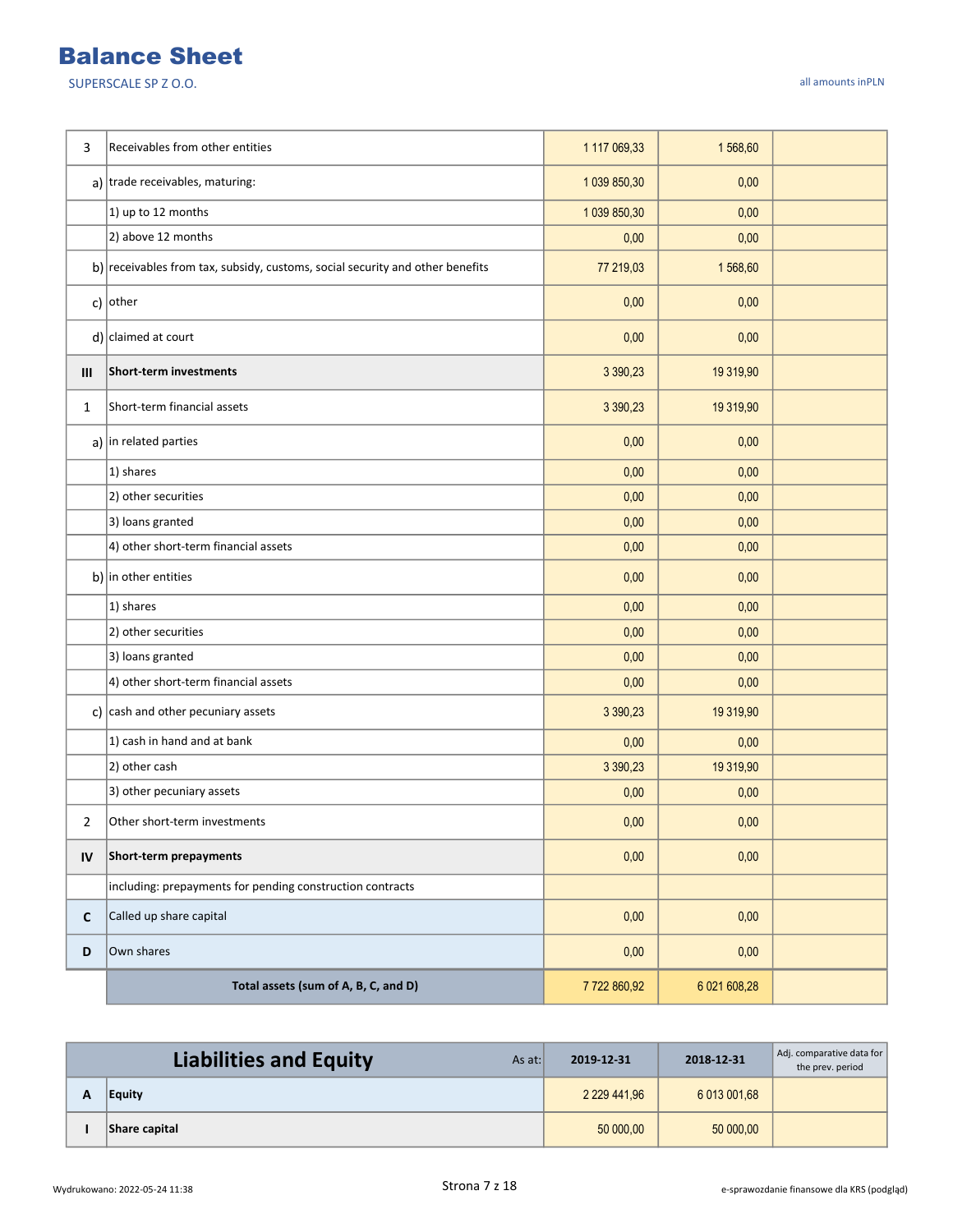| Ш            | Supplementary capital, including:                                  | 5 974 500,00  | 5 974 500,00 |  |
|--------------|--------------------------------------------------------------------|---------------|--------------|--|
|              | - excess of the actual share values over their nominal values      | 0,00          | 0,00         |  |
| III          | Revaluation reserve, including:                                    | 0,00          | 0,00         |  |
|              | - fair value adjustments                                           | 0,00          | 0,00         |  |
| IV           | Other reserve capitals, including:                                 | 0,00          | 0,00         |  |
|              | - created according the company (statute) rules                    | 0,00          | 0,00         |  |
|              | - for own shares                                                   | 0,00          | 0,00         |  |
| $\mathsf{V}$ | Previous years' profit (loss)                                      | $-11498,32$   | $-4220,54$   |  |
| VI           | Net profit (loss)                                                  | -3 783 559,72 | $-7277,78$   |  |
| VII          | Write-off on net profit during the financial year (negative value) | 0,00          | 0,00         |  |
| B            | Liabilities and provisions for liabilities                         | 5493418,96    | 8 606,60     |  |
| I.           | <b>Provisions for liabilities</b>                                  | 1 021 664,88  | 0,00         |  |
| $\mathbf{1}$ | Provision for deferred income tax                                  | 5 219,87      | 0,00         |  |
| 2            | Provision for retirement and similar benefits                      | 0,00          | 0,00         |  |
|              | - long-term                                                        | 0,00          | 0,00         |  |
|              | - short-term                                                       | 0,00          | 0,00         |  |
| 3            | Other provisions                                                   | 1016 445,01   | 0,00         |  |
|              | - long-term                                                        | 0,00          | 0,00         |  |
|              | - short-term                                                       | 1016 445,01   | 0,00         |  |
| Ш            | Long-term liabilities                                              | 2 601 630,28  | 0,00         |  |
| 1            | To related parties                                                 | 0,00          | 0,00         |  |
| 2            | To other entities, where this company owns a capital share         | 2 601 630,28  | 0,00         |  |
| 3            | To other entities                                                  | 0,00          | 0,00         |  |
|              | a) $ {\rm credits}$ and loans                                      | 0,00          | 0,00         |  |
|              | b) $ $ arising from issuance of debt securities                    | 0,00          | 0,00         |  |
|              | c) $ $ other financial liabilities                                 | 0,00          | 0,00         |  |
|              | $d$ ) bill-of-exchange liabilities                                 | 0,00          | 0,00         |  |
|              | $e)$ other                                                         | 0,00          | 0,00         |  |
| Ш            | Short-term liabilities                                             | 1870 123,80   | 8 606,60     |  |
| 1            | to related parties                                                 | 0,00          | 0,00         |  |
|              | a) trade liabilities, maturing:                                    | 0,00          | 0,00         |  |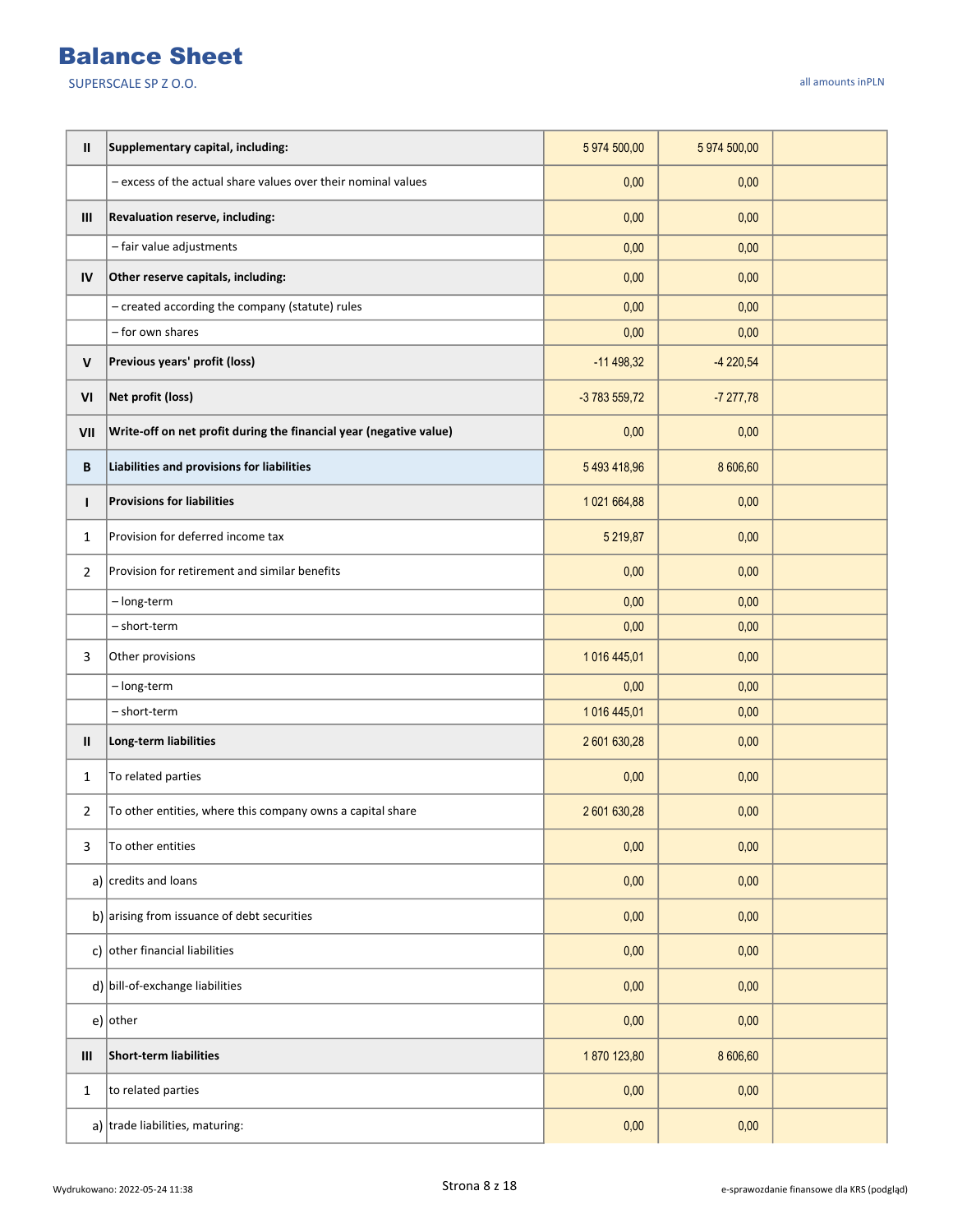|                | 1) up to 12 months                                         | 0,00        | 0,00         |  |
|----------------|------------------------------------------------------------|-------------|--------------|--|
|                | 2) above 12 months                                         | 0,00        | 0,00         |  |
|                | b) other                                                   | 0,00        | 0,00         |  |
| $\overline{2}$ | to other entities, where this company owns a capital share | 1621791,70  | 0,00         |  |
|                | a) trade liabilities, maturing:                            | 1621 791,70 | 0,00         |  |
|                | 1) up to 12 months                                         | 1621791,70  | 0,00         |  |
|                | 2) above 12 months                                         | 0,00        | 0,00         |  |
|                | b) other                                                   | 0,00        | 0,00         |  |
| 3              | to other entities                                          | 248 332,10  | 8 606,60     |  |
|                | a) $ {\text{credits}}$ and loans                           | 0,00        | 0,00         |  |
|                | b) arising from issuance of debt securities                | 0,00        | 0,00         |  |
|                | c) other financial liabilities                             | 0,00        | 0,00         |  |
|                | $d$ ) trade liabilities, maturing:                         | 239 839,10  | 8 606,60     |  |
|                | 1) up to 12 months                                         | 239 839,10  | 8 606,60     |  |
|                | 2) above 12 months                                         | 0,00        | 0,00         |  |
|                | e) received advances for deliveries                        | 0,00        | 0,00         |  |
|                | f) bill-of-exchange liabilities                            | 0,00        | 0,00         |  |
|                | $g$ ) tax, customs, insurance and other liabilities        | 8 3 9 4 ,00 | 0,00         |  |
|                | h) payroll liabilities                                     | 0,00        | 0,00         |  |
|                | i) other                                                   | 99,00       | 0,00         |  |
| 4              | Special funds                                              | 0,00        | 0,00         |  |
| IV             | <b>Accruals</b>                                            | 0,00        | 0,00         |  |
| $\mathbf{1}$   | Negative goodwill                                          | 0,00        | 0,00         |  |
| $\mathbf 2$    | Other accruals                                             | 0,00        | 0,00         |  |
|                | - long-term                                                | 0,00        | 0,00         |  |
|                | - short-term                                               | 0,00        | 0,00         |  |
|                | - accruals of construction contracts                       |             |              |  |
|                | Total equity and liabilities (sum of A and B)              | 7722860,92  | 6 021 608,28 |  |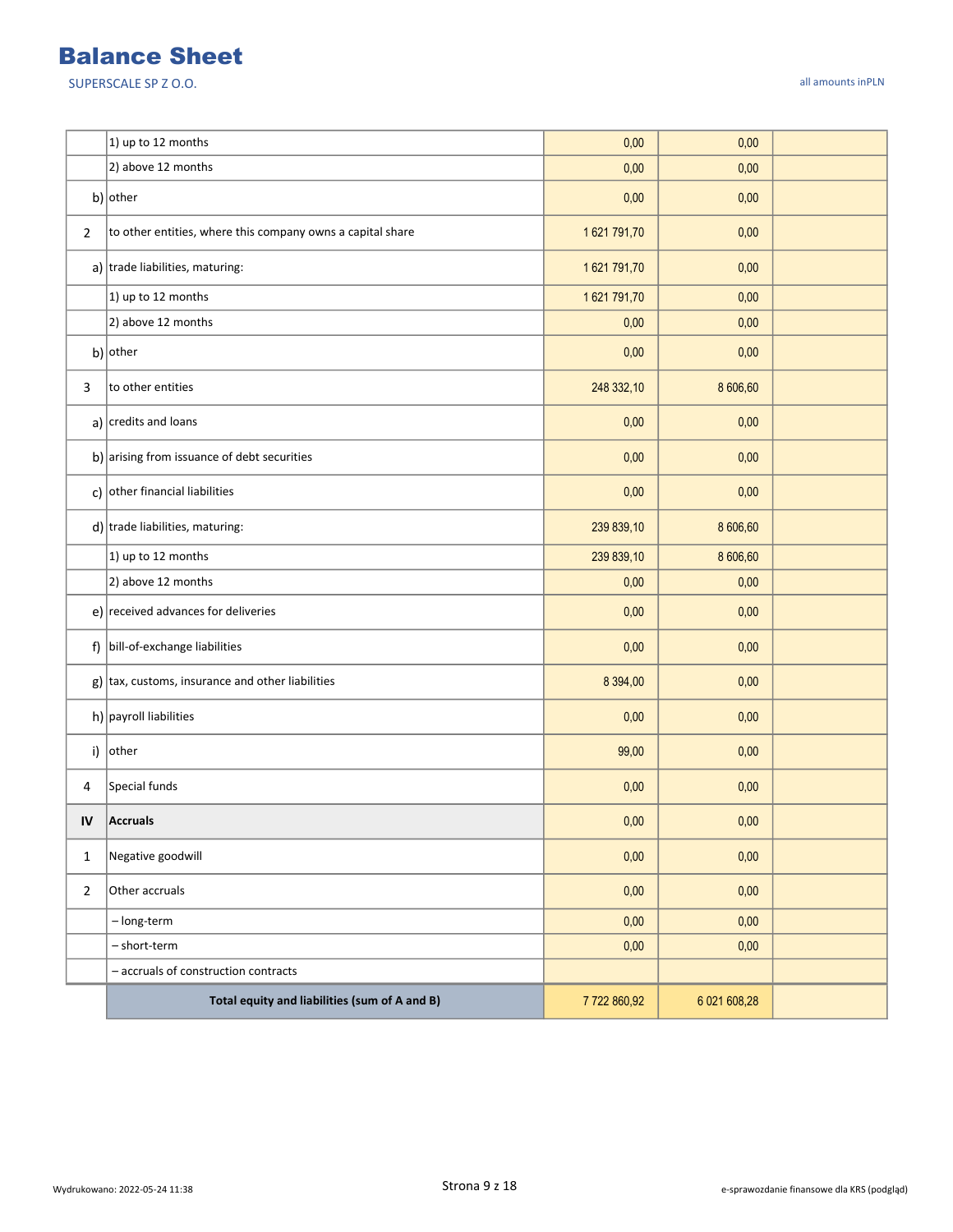## Profit or Loss Statement

|                | comparative variant<br>for:                                                                 | 2019          | 2018       | Adj. comparative data for<br>the prev. period |
|----------------|---------------------------------------------------------------------------------------------|---------------|------------|-----------------------------------------------|
| А              | Net revenues from sales and equivalent, including:                                          | 5 232 297,01  | 0,00       |                                               |
|                | - revenues from related parties                                                             | 17 810,98     | 0,00       |                                               |
| T              | Net revenues from sales of products                                                         | 5 232 297,01  | 0,00       |                                               |
| $\mathbf{II}$  | Change in the balance of products (increase - positive value, decrease - negative<br>value) | 0,00          | 0,00       |                                               |
|                | - including: objects under construction                                                     |               |            |                                               |
| Ш              | Manufacturing cost of products for internal purposes                                        | 0,00          | 0,00       |                                               |
| IV             | Net revenues from sales of goods and materials                                              | 0,00          | 0,00       |                                               |
| B              | <b>Operating expenses</b>                                                                   | 8 233 236,42  | 7 997,56   |                                               |
| $\mathbf{I}$   | <b>Amortisation and depreciation</b>                                                        | 0,00          | 0,00       |                                               |
| Ш              | Consumption of materials and energy                                                         | 97,56         | 0,00       |                                               |
| $\mathbf{III}$ | <b>External services</b>                                                                    | 8 080 082,77  | 7779,56    |                                               |
| IV             | Taxes and charges, including:                                                               | 176,64        | 218,00     |                                               |
|                | - excise duty                                                                               | 0,00          | 0.00       |                                               |
| V              | Payroll                                                                                     | 0,00          | 0,00       |                                               |
| VI             | Social security and other benefits, includng:                                               | 0,00          | 0,00       |                                               |
|                | - retirement benefits                                                                       | 0,00          | 0,00       |                                               |
| VII            | Other costs by type                                                                         | 152 879,45    | 0,00       |                                               |
| VIII           | Value of goods and materials sold                                                           | 0,00          | 0,00       |                                               |
| C              | Profit (loss) on sales (A-B)                                                                | -3 000 939,41 | $-7997,56$ |                                               |
| D              | <b>Remaining operating revenues</b>                                                         | 2,89          | 0,00       |                                               |
| L              | Gain on disposal of non-financial fixed assets                                              | 0,00          | 0,00       |                                               |
| Ш              | <b>Subsidies</b>                                                                            | 0,00          | 0,00       |                                               |
| Ш              | <b>Revaluation of non-financial assets</b>                                                  | 0,00          | 0,00       |                                               |
| IV             | Other operating revenues                                                                    | 2,89          | 0,00       |                                               |
| E              | <b>Remaining operating expenses</b>                                                         | 1 237 796,01  | 0,00       |                                               |
| L              | Loss on disposal of non-financial fixed assets                                              | 0,00          | 0,00       |                                               |
| Ш              | <b>Revaluation of non-financial assets</b>                                                  | 1 237 793,14  | 0,00       |                                               |
| Ш              | <b>Other operating expenses</b>                                                             | 2,87          | 0,00       |                                               |
| F              | Profit (loss) on operating activities (C+D-E)                                               | -4 238 732,53 | $-7997,56$ |                                               |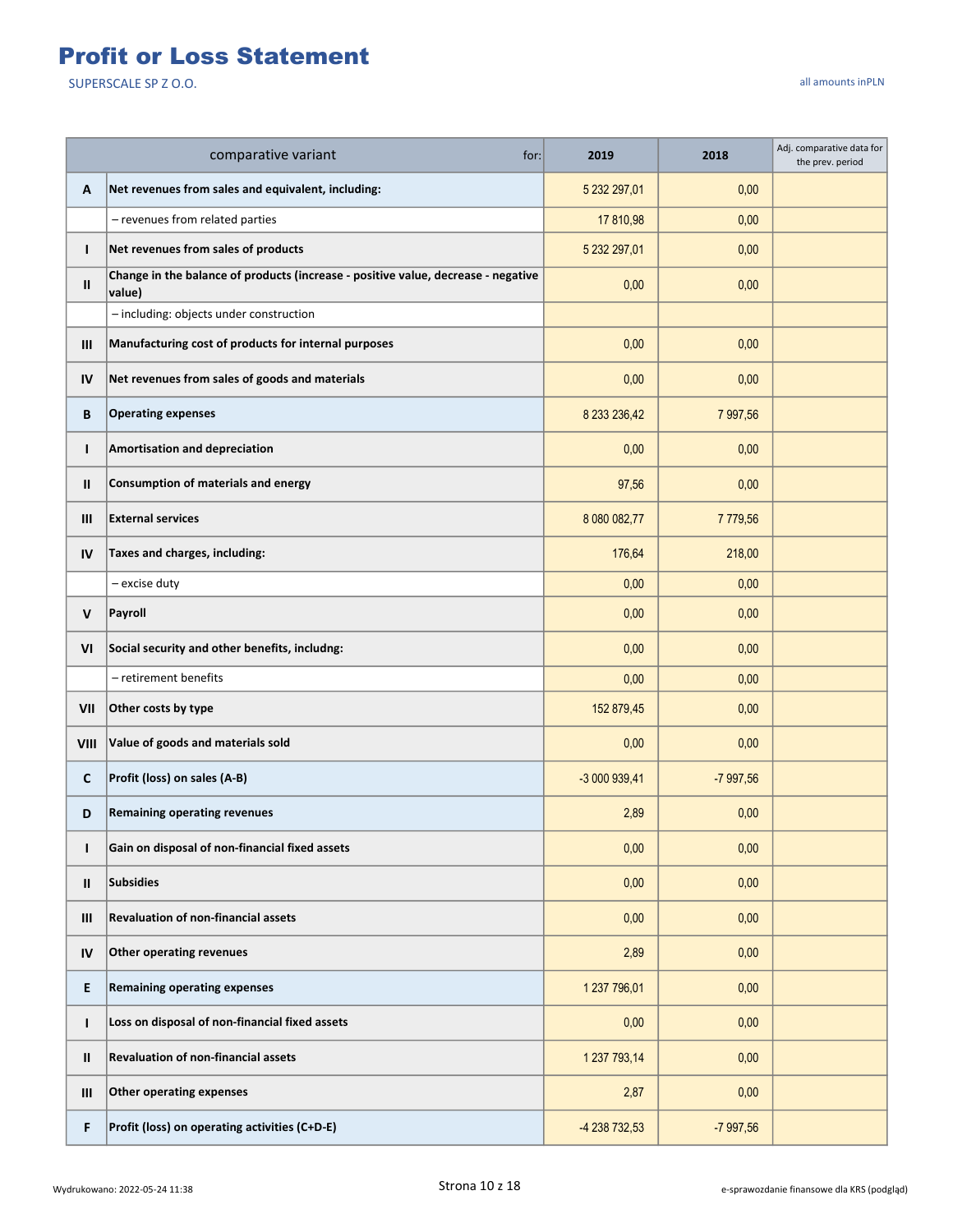#### Profit or Loss Statement

| G             | <b>Financial revenues</b>                                | 17 894,98     | 0,00       |  |
|---------------|----------------------------------------------------------|---------------|------------|--|
| $\mathbf{I}$  | Dividend and profit sharing, including:                  | 0,00          | 0,00       |  |
|               | a) from related parties, including:                      | 0,00          | 0,00       |  |
|               | - entities, which shares are owned by this company       | 0,00          | 0,00       |  |
|               | b) from other entities, including:                       | 0,00          | 0,00       |  |
|               | - entities, which shares are owned by this company       | 0,00          | 0,00       |  |
| $\mathbf{II}$ | Interest, including:                                     | 17 894,98     | 0,00       |  |
|               | - interest from related parties                          | 17 894,98     | 0,00       |  |
| III           | Gain on disposal of financial assets, including:         | 0,00          | 0,00       |  |
|               | - gain in related parties                                | 0,00          | 0,00       |  |
| IV            | <b>Revaluation of financial assets</b>                   | 0,00          | 0,00       |  |
| V             | Other                                                    | 0,00          | 0,00       |  |
| н             | <b>Financial expenses</b>                                | 151 753,00    | 0,00       |  |
| $\mathbf{I}$  | Interest, including:                                     | 144 375,98    | 0,00       |  |
|               | - interest for related parties                           | 20 779,74     | 0,00       |  |
| $\mathbf{II}$ | Loss on disposal of financial assets, including:         | 0,00          | 0,00       |  |
|               | - losses in related parties                              | 0,00          | 0,00       |  |
| III           | <b>Revaluation of financial assets</b>                   | 0,00          | 0,00       |  |
| IV            | Other                                                    | 7 377,02      | 0,00       |  |
| T             | Profit (loss) on business activities (F+G-H)             | -4 372 590,55 | $-7997,56$ |  |
| J             | Income tax                                               | -589 030,83   | $-719,78$  |  |
| K             | Other statutory reductions in profit (increases in loss) | 0,00          | 0,00       |  |
| L             | Net profit (loss) (I-J-K)                                | -3 783 559,72 | $-7277,78$ |  |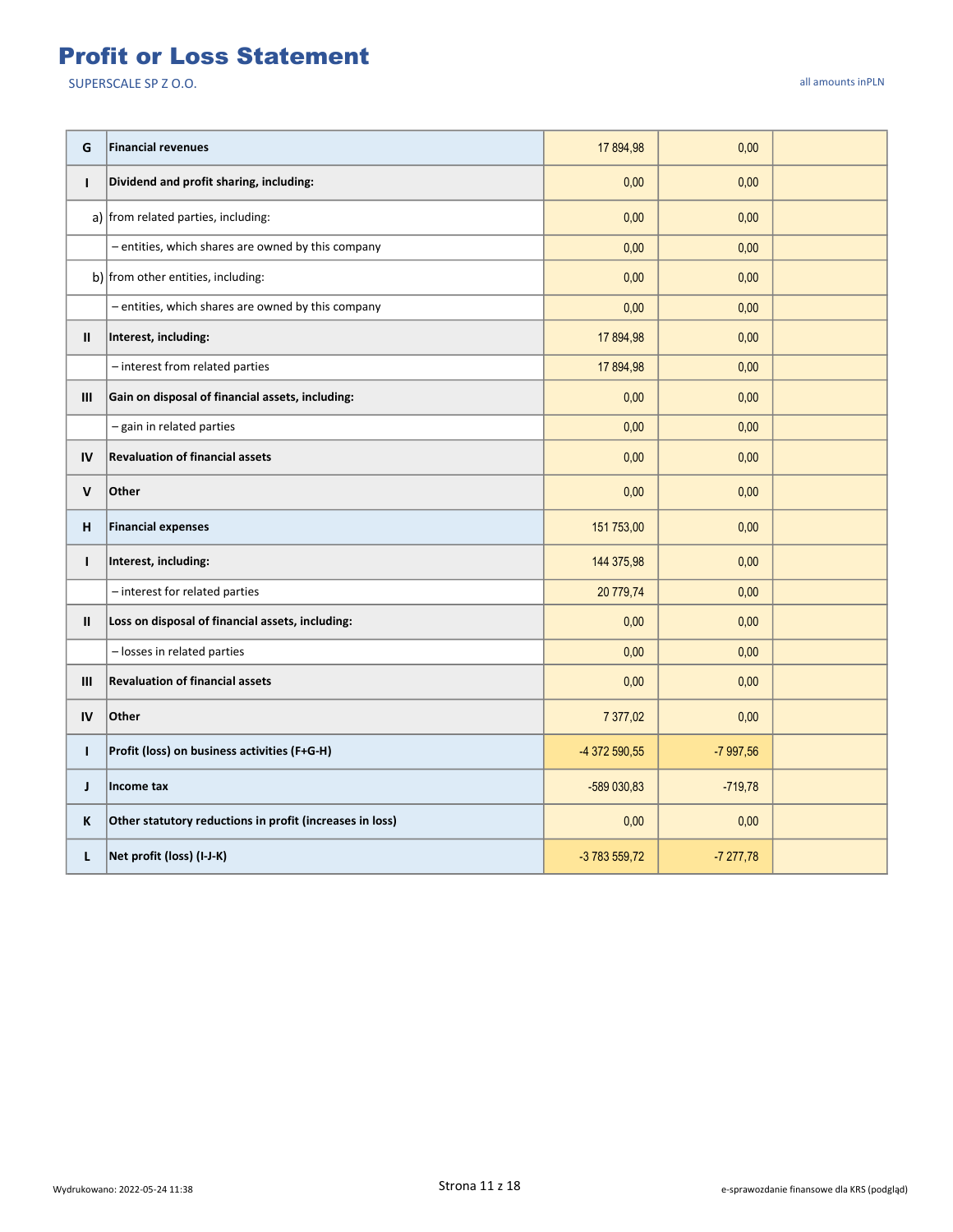## Statement of Changes in Equity

|                | details<br>for:                                            | 2019 | 2018 | Adj. comparative data for<br>the prev. period |
|----------------|------------------------------------------------------------|------|------|-----------------------------------------------|
| т              | <b>Opening balance of equity</b>                           |      |      |                                               |
|                | - changes in accounting policies                           |      |      |                                               |
|                | $-$ error adjustments                                      |      |      |                                               |
| la             | Opening balance of equity after adjustments                |      |      |                                               |
| $\mathbf{1}$   | Opening balance of share capital                           |      |      |                                               |
| 1.1            | Changes in share capital                                   |      |      |                                               |
|                | a) increase (due to)                                       |      |      |                                               |
|                | - issuance of shares                                       |      |      |                                               |
|                | $\overline{\phantom{0}}$                                   |      |      |                                               |
|                | $\overline{\phantom{0}}$                                   |      |      |                                               |
|                | $\overline{\phantom{0}}$                                   |      |      |                                               |
|                | b) decrease (due to)                                       |      |      |                                               |
|                | - shares redemption                                        |      |      |                                               |
|                | -                                                          |      |      |                                               |
|                | $\overline{\phantom{0}}$                                   |      |      |                                               |
|                | $\overline{\phantom{0}}$                                   |      |      |                                               |
| 1.2            | Closing balance of share capital                           |      |      |                                               |
| $\overline{2}$ | Opening balance of supplementary capital                   |      |      |                                               |
| 2.1            | Changes in supplementary capital                           |      |      |                                               |
|                | $a$ ) increase (due to)                                    |      |      |                                               |
|                | - issuance of shares above the nominal value               |      |      |                                               |
|                | - profit distribution (statutory)                          |      |      |                                               |
|                | - profit distribution (above the statutory required value) |      |      |                                               |
|                | -                                                          |      |      |                                               |
|                | $\qquad \qquad -$                                          |      |      |                                               |
|                | $\overline{\phantom{0}}$                                   |      |      |                                               |
|                | b) decrease (due to)                                       |      |      |                                               |
|                | - loss coverage                                            |      |      |                                               |
|                | $\overline{\phantom{0}}$                                   |      |      |                                               |
|                | -                                                          |      |      |                                               |
|                | -                                                          |      |      |                                               |
| 2.2            | Closing balance of supplementary capital                   |      |      |                                               |
| $\mathbf{3}$   | Opening balance of revaluation reserve                     |      |      |                                               |
| 3.1            | Changes in revaluation reserve                             |      |      |                                               |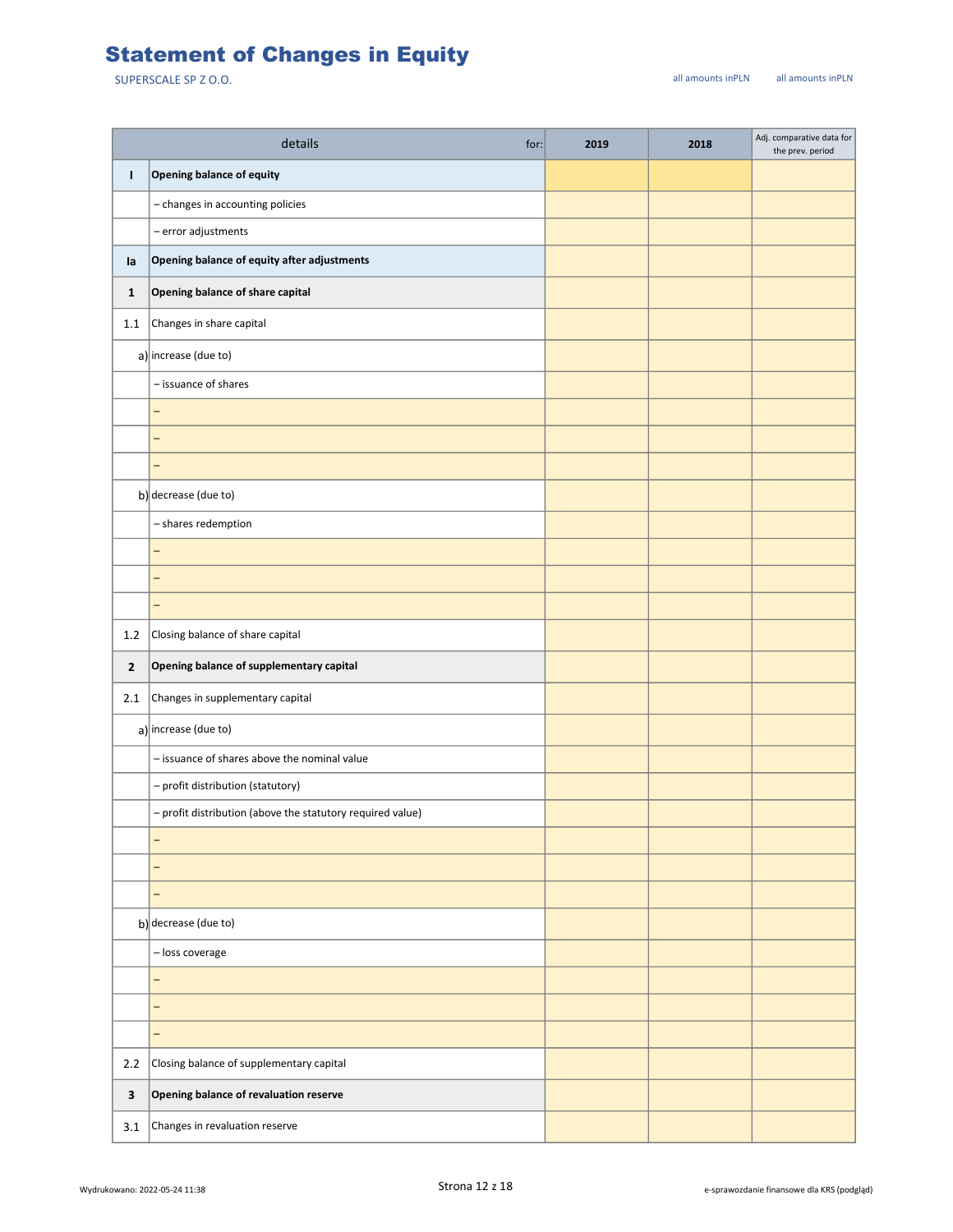## Statement of Changes in Equity

|         | a) increase (due to)                                         |  |  |
|---------|--------------------------------------------------------------|--|--|
|         | -                                                            |  |  |
|         | -                                                            |  |  |
|         | -                                                            |  |  |
|         | b) decrease (due to)                                         |  |  |
|         | - sales of tangible fixed assets                             |  |  |
|         | -                                                            |  |  |
|         | -                                                            |  |  |
|         | -                                                            |  |  |
| 3.2     | Closing balance of revaluation reserve                       |  |  |
| 4       | Opening balance of other reserve capitals                    |  |  |
| 4.1     | Changes in other reserve capitals                            |  |  |
|         | a) increase (due to)                                         |  |  |
|         | $\overline{\phantom{0}}$                                     |  |  |
|         | -                                                            |  |  |
|         | -                                                            |  |  |
|         | b) decrease (due to)                                         |  |  |
|         | -                                                            |  |  |
|         | -                                                            |  |  |
|         | -                                                            |  |  |
| 4.2     | Closing balance of other reserve capitals                    |  |  |
| 5       | Opening balance of previous years' profit (loss)             |  |  |
| 5.1     | Opening balance of previous years' profit                    |  |  |
|         | - changes in accounting policies                             |  |  |
|         | - error adjustments                                          |  |  |
| $5.2\,$ | Opening balance of previous years' profit, after adjustments |  |  |
|         | a) increase (due to)                                         |  |  |
|         | - distribution of previous years' profit                     |  |  |
|         | -                                                            |  |  |
|         | -                                                            |  |  |
|         | -                                                            |  |  |
|         | b) decrease (due to)                                         |  |  |
|         | -                                                            |  |  |
|         | —                                                            |  |  |
|         | -                                                            |  |  |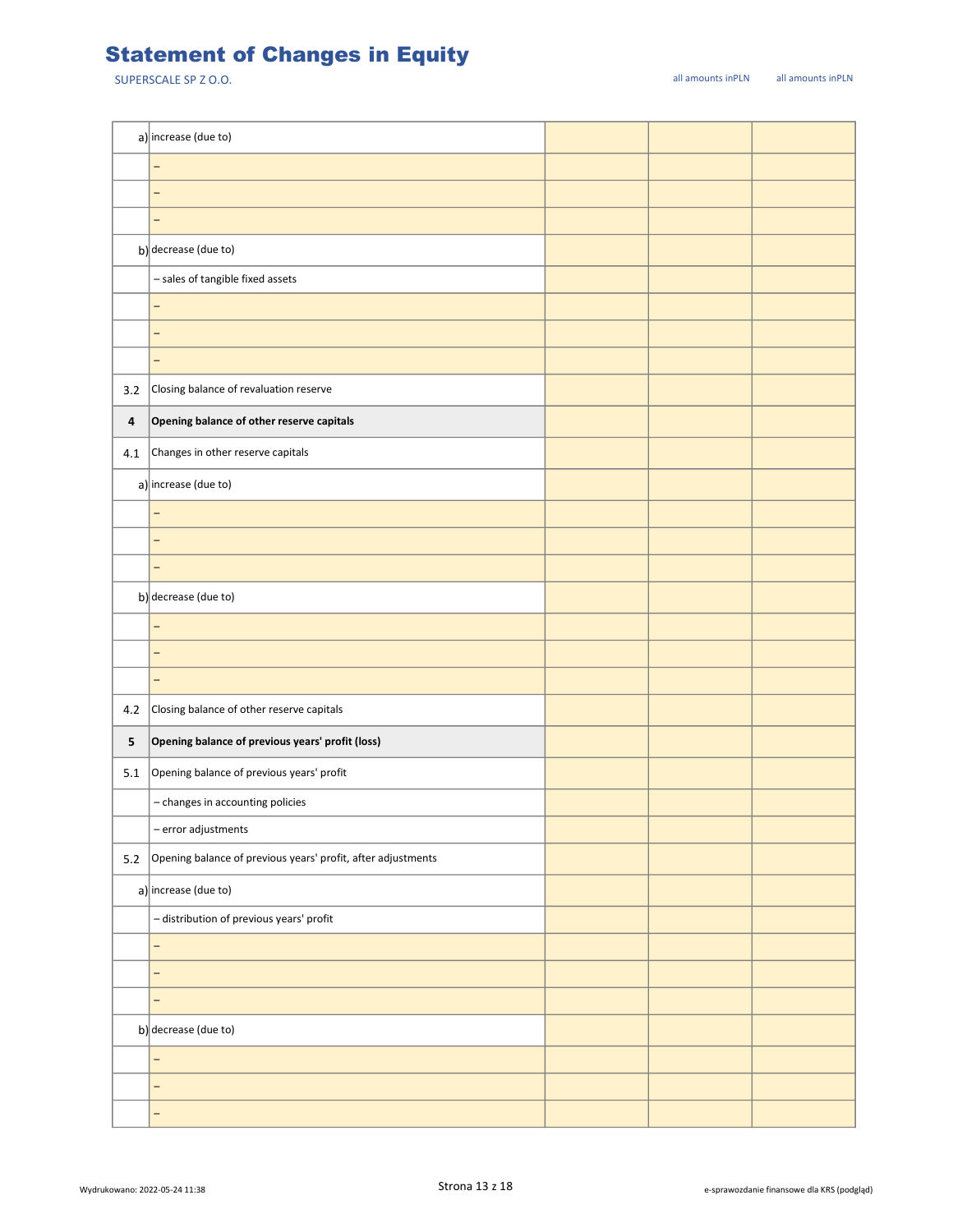## Statement of Changes in Equity

| 5.3          | Closing balance of previous years' profit                     |  |  |
|--------------|---------------------------------------------------------------|--|--|
| 5.4          | Opening balance of previous years' loss                       |  |  |
|              | - changes in accounting policies                              |  |  |
|              | - error adjustments                                           |  |  |
| 5.5          | Opening balance of previous years' loss, after adjustments    |  |  |
|              | a) increase (due to)                                          |  |  |
|              | - previous years' loss brought forward                        |  |  |
|              | -                                                             |  |  |
|              | $\overline{\phantom{0}}$                                      |  |  |
|              | -                                                             |  |  |
|              | b) decrease (due to)                                          |  |  |
|              | $\equiv$                                                      |  |  |
|              | -                                                             |  |  |
|              | -                                                             |  |  |
| 5.6          | Closing balance of previous years' loss                       |  |  |
| 5.7          | Closing balance of previous years' profit (loss)              |  |  |
| 6            | Net result                                                    |  |  |
|              | $a$ ] net profit                                              |  |  |
|              | b) net loss                                                   |  |  |
|              | c) write-offs on profit                                       |  |  |
| $\mathbf{I}$ | Closing balance of equity                                     |  |  |
| Ш            | Equity including proposed profit distribution (loss coverage) |  |  |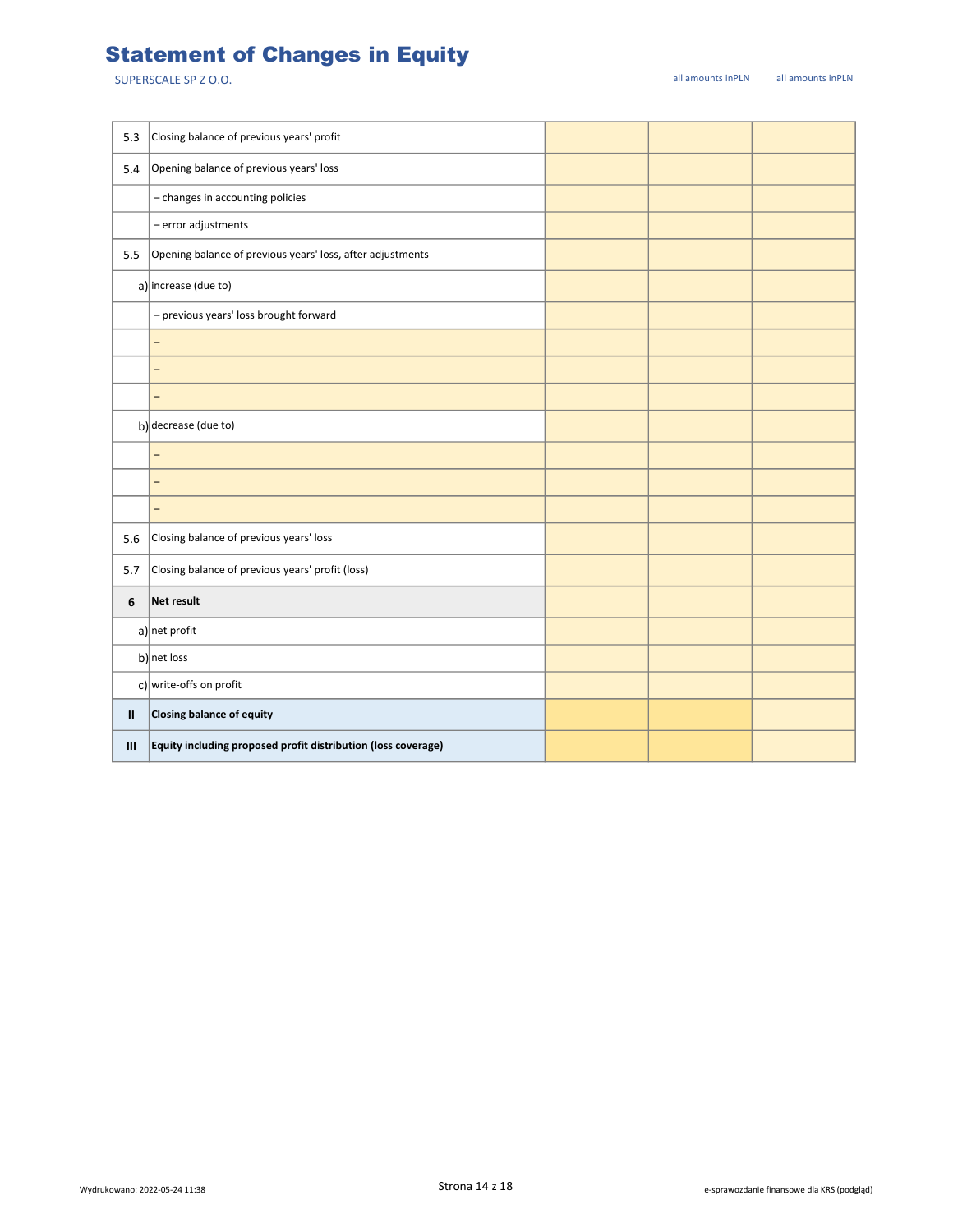#### Cash Flow Statement

|                | indirect method<br>for:                                        | 2019 | 2018 | Adj. comparative data for<br>the prev. period |
|----------------|----------------------------------------------------------------|------|------|-----------------------------------------------|
| Α              | Cash flows from operating activities                           |      |      |                                               |
| T              | Net profit (loss)                                              |      |      |                                               |
| Ш              | <b>Total adjustments</b>                                       |      |      |                                               |
| 1              | Amortisation and depreciation                                  |      |      |                                               |
| $\overline{2}$ | Exchange gains (losses)                                        |      |      |                                               |
| 3              | Interest and profit sharing (dividend)                         |      |      |                                               |
| 4              | Profit (loss) on investment activities                         |      |      |                                               |
| 5              | Change in provisions                                           |      |      |                                               |
| 6              | Change in inventory                                            |      |      |                                               |
| 7              | Change in receivables                                          |      |      |                                               |
| 8              | Change in short-term liabilities excluding credits and loans   |      |      |                                               |
| 9              | Change in prepayments and accruals                             |      |      |                                               |
| 10             | Other adjustments                                              |      |      |                                               |
| Ш              | Net cash flows from operating activities (I+/- II)             |      |      |                                               |
| B              | Cash flows from investment activities                          |      |      |                                               |
| $\mathbf{I}$   | <b>Inflows</b>                                                 |      |      |                                               |
| 1              | Disposal of intangible and tangible fixed assets               |      |      |                                               |
| $\overline{2}$ | Disposal of investments in real property and intangible assets |      |      |                                               |
| 3              | From financial assets, including:                              |      |      |                                               |
|                | a) in related parties                                          |      |      |                                               |
|                | b) in other entities                                           |      |      |                                               |
|                | 1) sales of financial assets                                   |      |      |                                               |
|                | 2) dividends and profit sharing                                |      |      |                                               |
|                | 3) repayment of granted long-term loans                        |      |      |                                               |
|                | 4) interest                                                    |      |      |                                               |
|                | 5) other inflows from financial assets                         |      |      |                                               |
| 4              | Other inflows from investment activities                       |      |      |                                               |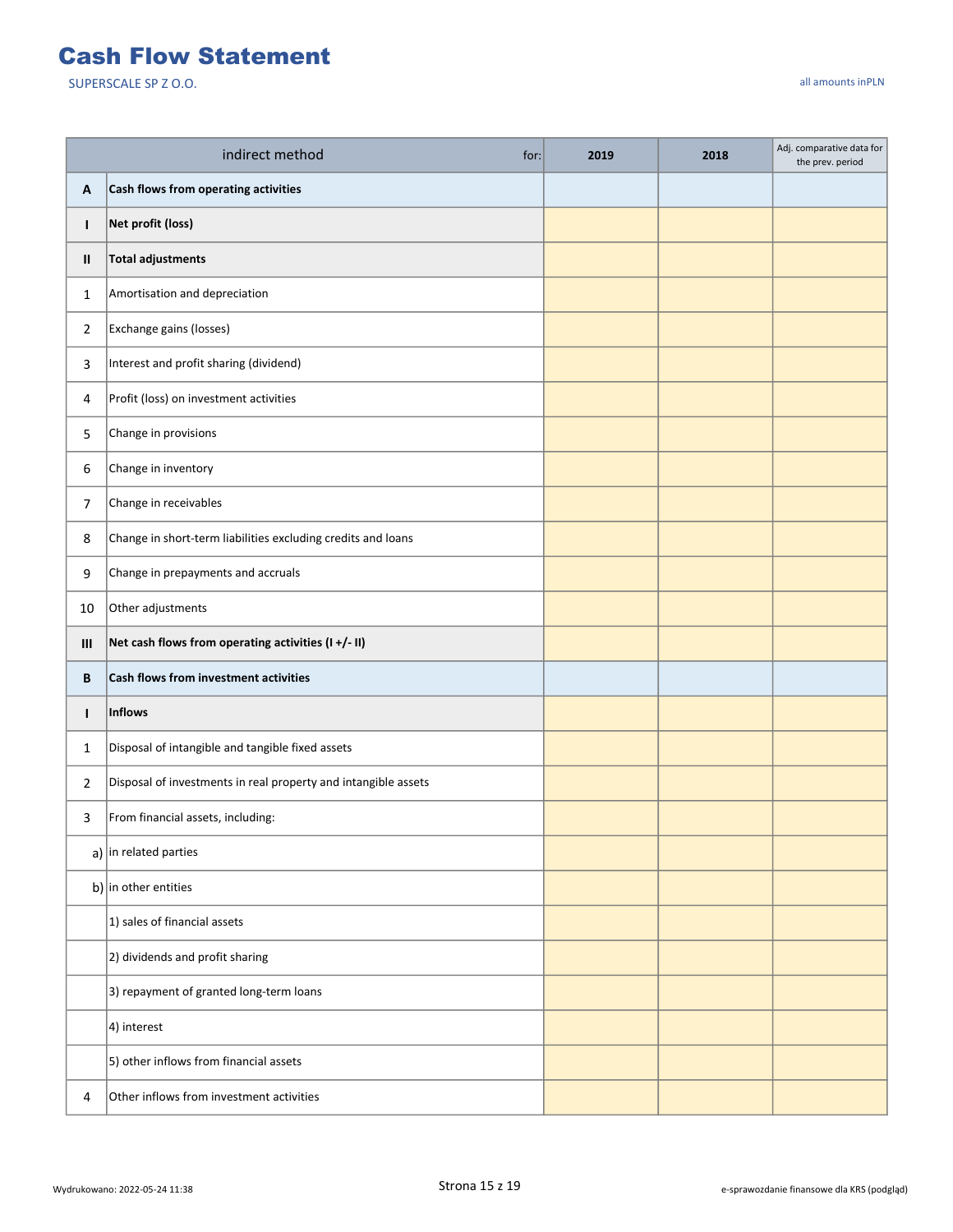#### Cash Flow Statement

| Ш            | <b>Outflows</b>                                                                                     |  |  |
|--------------|-----------------------------------------------------------------------------------------------------|--|--|
| $\mathbf{1}$ | Purchase of intangible assets and tangible fixed assets                                             |  |  |
| 2            | Investments in real property and intangible assets                                                  |  |  |
| 3            | To financial assets, including:                                                                     |  |  |
|              | a) in related parties                                                                               |  |  |
|              | b) in other entities                                                                                |  |  |
|              | 1) purchase of financial assets                                                                     |  |  |
|              | 2) long-term loans granted                                                                          |  |  |
| 4            | Other outflows from investment activities                                                           |  |  |
| Ш            | Net cash flows from investment activities (I-II)                                                    |  |  |
| C            | Cash flows from financial activities                                                                |  |  |
| L            | Inflows                                                                                             |  |  |
| 1            | Net inflows from issuance of shares and other capital instruments and from capital<br>contributions |  |  |
| 2            | Credits and loans                                                                                   |  |  |
| 3            | Issuance of debt securities                                                                         |  |  |
| 4            | Other inflows from financial activities                                                             |  |  |
| Ш            | <b>Outflows</b>                                                                                     |  |  |
| $\mathbf{1}$ | Purchase of own shares                                                                              |  |  |
| 2            | Dividend and other payments to shareholders                                                         |  |  |
| 3            | Profit distribution liabilities other than profit distribution payments to<br>shareholders          |  |  |
| 4            | Repayment of credits and loans                                                                      |  |  |
| 5            | Redemption of debt securities                                                                       |  |  |
| 6            | Payment of other financial liabilities                                                              |  |  |
| 7            | Payment of liabilities arising from financial leases                                                |  |  |
| 8            | Interest                                                                                            |  |  |
| 9            | Other outflows from financial activities                                                            |  |  |
| Ш            | Net cash flows from financial activities (I-II)                                                     |  |  |
| D            | Total net cash flows (A.III. +/- B.III +/- C.III)                                                   |  |  |
| E.           | Balance sheet change in cash, including:                                                            |  |  |
|              | - change in cash due to exchange differences                                                        |  |  |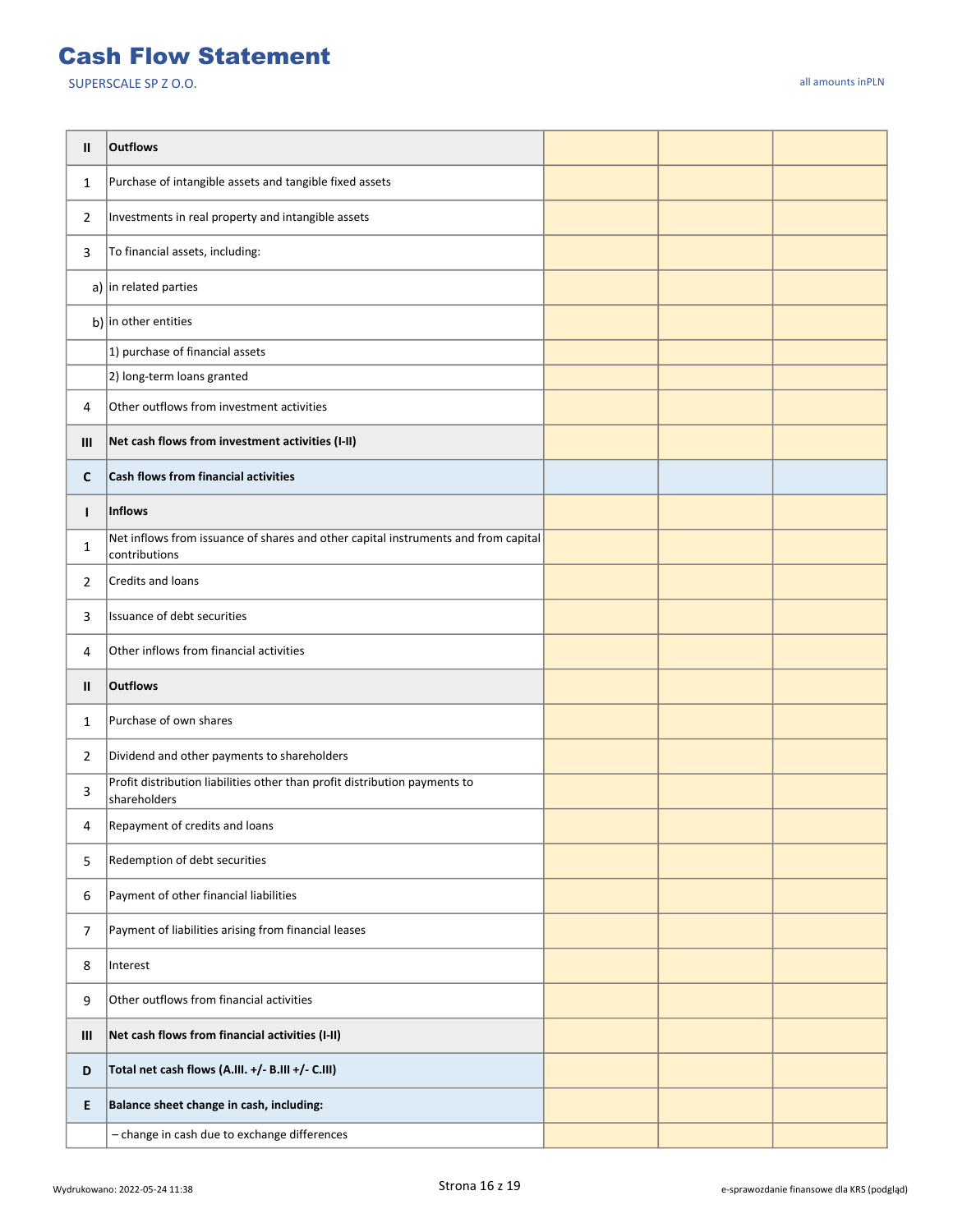#### Cash Flow Statement

|   | Cash opening balance                           |  |  |
|---|------------------------------------------------|--|--|
| G | Closing balance of cash $(F+/-D)$ , including: |  |  |
|   | $-$ of limited disposability                   |  |  |